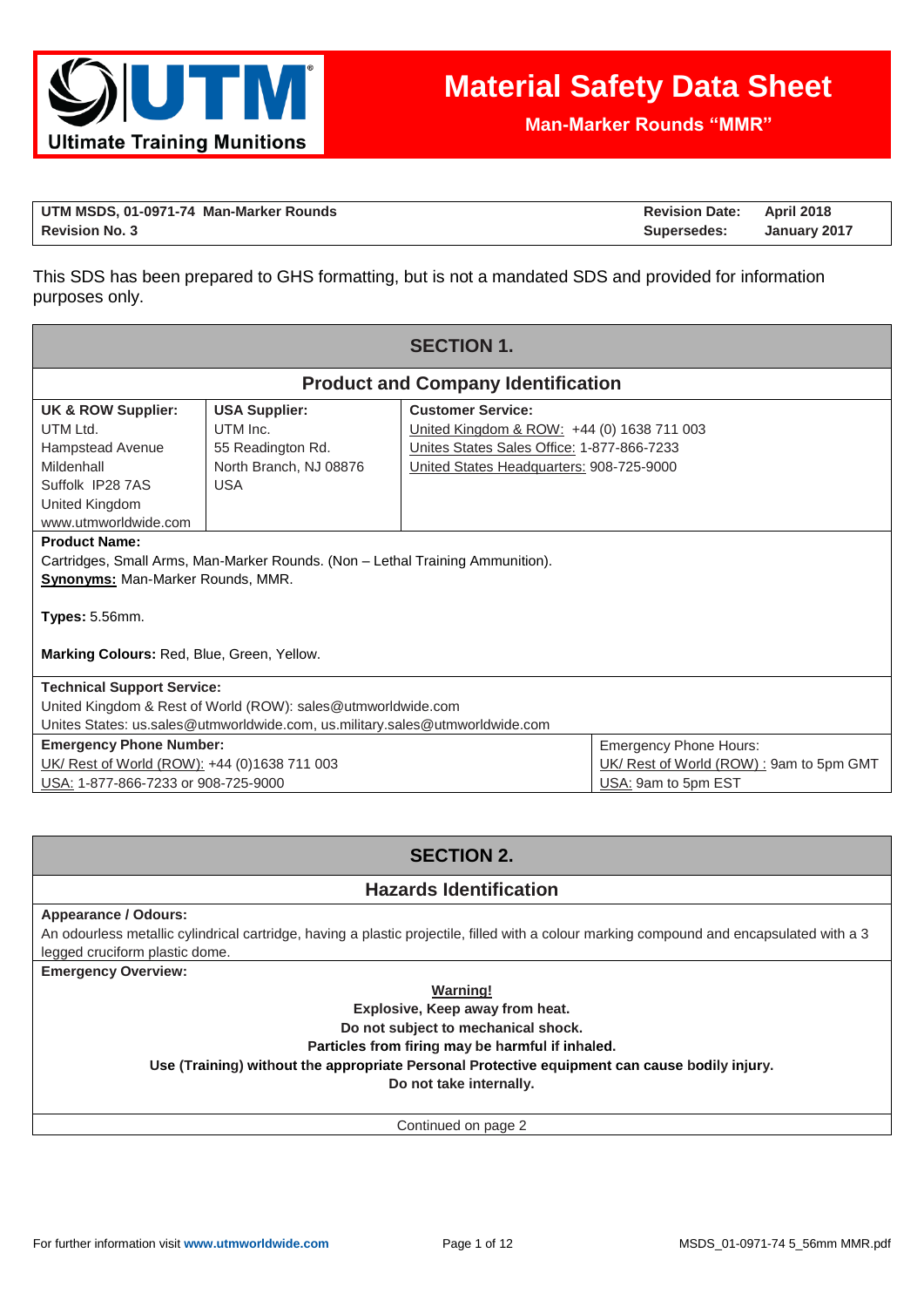# **SECTION 2. Hazards Identification (continued) Specific Physical Hazards Arising From Product:** Packaged and Loose cartridges could function (cook-off) if exposed to an external heat source in excess of 135˚C (275˚F) and could produce low velocity fragments which could cause eye injury or superficial skin wounds. **Caution:** When UTM training ammunition is fired, small amounts of particles can be emitted as well as gases. Upon over exposure this can be slightly irritating to the eye and respiratory tract. Emitted particles and or gases may contain trace amounts of harmful substances. **OSHA Regulatory Status:** This product contains material (s) considered hazardous by the OSHA Hazard Communication Standard (29 CFR 1910.1200). This product contains potential carcinogens as listed by OSHA, IARC or NTP. (Note: Potential carcinogens as listed by OSHA, IARC or NTP are contained within the spent cartridge case, and do not vent to atmosphere under normal firing or handling conditions.) **United Nations Hazard Classification:** Classification 1.4S **United Nations Designation:** UN0012 **Potential Health Effects:** Notes: This product unused is composed of various components sealed inside a metallic cartridge. Normal handling of this product in this condition poses no threat of exposure from harmful materials. It is unlikely that the concentration of particles one would be exposed to from normal firing of this product would be sufficient to cause any of the effects listed. Lead: Ingestion of large amounts of Lead can cause abdominal pain, constipation, cramps, nausea and/or vomiting. Chronic exposure to Lead can cause kidney damage, anaemia, reproductive effects, developmental effects and permanent nervous system damage in humans including changes in cognitive function. Tetrazene: May be harmful if swallowed or inhaled. Skin and eye irritant. Pentrite: Is a known coronary vasodilator and ingestion or inhalation may result in a lowering of blood pressure. Skin and eye irritant. Bismuth Subnitrate: May be harmful if swallowed or inhaled. Skin and eye irritant. Glass Powder: May be harmful if swallowed or inhaled. Skin and eye irritant. Boron: May be harmful if swallowed or inhaled. Skin and eye irritant (permeator). Nitrocellulose: Inhalation may irritate your nose, throat, skin and eyes. Toxic gases, such as oxides of nitrogen, hydrogen cyanide and carbon monoxide, which may be produced during decomposition or combustion of nitrocellulose. Diphenylamine: Irritation to eyes, skin, mucous membrane; eczema; tachycardia, hypertension; cough, sneezing; methemoglobinemia; increased blood pressure, heart rate; proteinuria, hematuria (blood in the urine), bladder injury; In Animals: teratogenic effects. Barium Nitrate: Irritation to eyes, skin, upper respiratory system; skin burns; gastroenteritis; muscle spasm; slow pulse, extrasystoles; hypokalemia Antimony (III) Sulphide: Harmful by inhalation and if swallowed. May be harmful in contact with the skin. Skin, eye and respiratory irritant. Chronic exposure may lead to kidney or liver damage. Styphnic Acid: Harmful if swallowed, if in contact with skin and if inhaled. **Medical Conditions Aggravated by Exposure:** There are no medical conditions known to be aggravated by exposure to this product in its solid un-fired form. Exposure to Lead can aggravate Anemia , Cardiovascular and Respiratory Disease. **Potential Environmental Effects:** No Data. Lead has been shown to be toxic to aquatic species.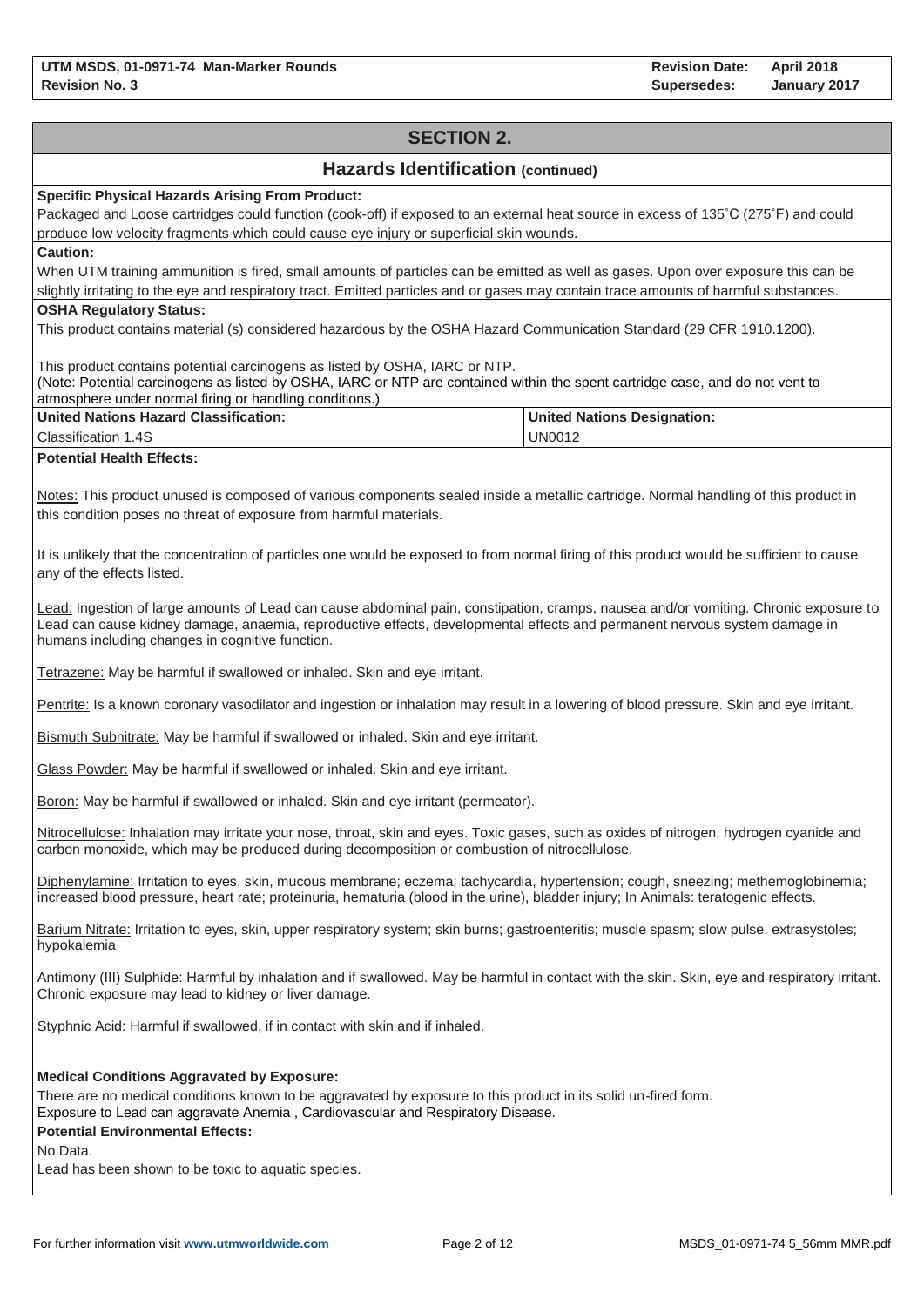### **SECTION 3.**

#### **Components.**

Product may contain the components listed below.

| Component                |                           | Percentage by weight of cartridge | CAS#              |
|--------------------------|---------------------------|-----------------------------------|-------------------|
| <b>CARTRIDGE CASE</b>    |                           |                                   |                   |
|                          | Silicon                   | 1.4%                              | 7440-21-3         |
|                          | Iron                      | $1.0\%$                           | 7439-89-6         |
|                          | Copper                    | 4.7%                              | 7440-50-8         |
|                          | Zinc                      | 2%                                | 7440-66-6         |
|                          | Lead                      | $< 0.4\%$                         | 7439-92-1         |
|                          | <b>Bismuth</b>            | 1.2%                              | 7440-69-9         |
| Aluminium Body & Slide   | Aluminium                 | 75.2%                             | 7429-90-5         |
|                          | Magnesium                 | 1.7%                              | 7439-95-4         |
|                          | Manganese                 | 1.2%                              | $7439 - 96 - 5$   |
|                          | Chromium                  | $< 0.4\%$                         | 7440-47-3         |
|                          | Tin                       | $< 0.1\%$                         | 7440-31-5         |
|                          | Titanium                  | $<0.2\%$                          | 7440-32-6         |
|                          | Copper                    | 9.9%                              | 7440-50-8         |
|                          | Iron                      | $< 0.1\%$                         | 7439-89-6         |
| <b>Primer Cups</b>       | Lead                      | 50.1%                             | 7439-92-1         |
|                          | Zinc                      | 5.2%                              | 7440-66-6         |
| O Ring                   | <b>Nitrile</b>            | $< 0.4\%$                         | Not Listed        |
|                          | Polyamide 66              | $1.0\%$                           | 32131-17-2        |
| <b>Striker Ball</b>      | <b>Glass Fibre</b>        | $< 0.4\%$                         | 65997-17-3        |
| <b>PROJECTILE</b>        |                           |                                   |                   |
| Projectile Body          | Filled Polypropylene      | 4.7%                              | <b>Not Listed</b> |
|                          | Carbon                    | $< 0.1\%$                         | 7440-44-0         |
| <b>Applicator Ball</b>   | Iron                      | 2.2%                              | 7439-89-6         |
|                          | Manganese                 | $< 0.1\%$                         | 7439-96-5         |
| Marking Compound         | Marking Compound          | <0.4%                             | Not Listed        |
| Dome                     | Polyamide 66              | $< 1.0\%$                         | 32131-17-2        |
| <b>PRIMERS (FRONT)</b>   |                           |                                   |                   |
|                          | Tetrazene                 | $< 0.1\%$                         | 109-27-3          |
|                          | Penthrite                 | 50.1%                             | 78-11-5           |
|                          | <b>Bismuth Subnitrate</b> | $< 0.1\%$                         | 1304-85-4         |
|                          | <b>Glass Powder</b>       | $< 0.1\%$                         | 65997-17-3        |
| <b>Primary Explosive</b> | Boron                     | $< 0.1\%$                         | 7440-42-8         |
|                          | Nitrocellulose            | 50.1%                             | 9004-70-0         |
|                          | Diphenylamine             | $< 0.1\%$                         | 122-39-4          |
|                          | Centralite I              | $< 0.1\%$                         | $85 - 98 - 3$     |
|                          | 2,4-Dinitroanisole        | $< 0.1\%$                         | 119-27-7          |
| <b>PRIMERS (REAR)</b>    |                           |                                   |                   |
|                          | Lead Trinitroresorcinate  | $<0.3\%$                          | 15245-44-0        |
|                          | <b>Barium Nitrate</b>     | $<0.2\%$                          | 10022-31-8        |
|                          | Antimony (III) Sulphide   | $< 0.1\%$                         | 1345-04-6         |
|                          |                           | $<0.1\%$                          | 109-27-3          |
| <b>Primary Explosive</b> | Tetrazene                 |                                   |                   |
|                          | Lead Dioxide              | $< 0.1\%$                         | 1309-60-0         |
|                          | <b>Glass Powder</b>       | $<0.2\%$                          | 65997-17-3        |
|                          | Styphnic Acid             | $< 0.1\%$                         | $82 - 71 - 3$     |
|                          | Nitrocellulose            | $< 0.4\%$                         | 9004-70-0         |
|                          | Diphenylamine             | $< 0.1\%$                         | 122-39-4          |
| Propellant               | Centralite I              | $< 0.1\%$                         | 85-98-3           |
|                          | <b>Graphite Coating</b>   | $< 0.1\%$                         | 7782-42-5         |
|                          | 2,4-Dinitroanisole        | $< 0.1\%$                         | 119-27-7          |

Percentage of non reduced hazard substance as a percentage of the weight of the finished assembled round is 0.87% but this material is contained within the case of the spent cartridge.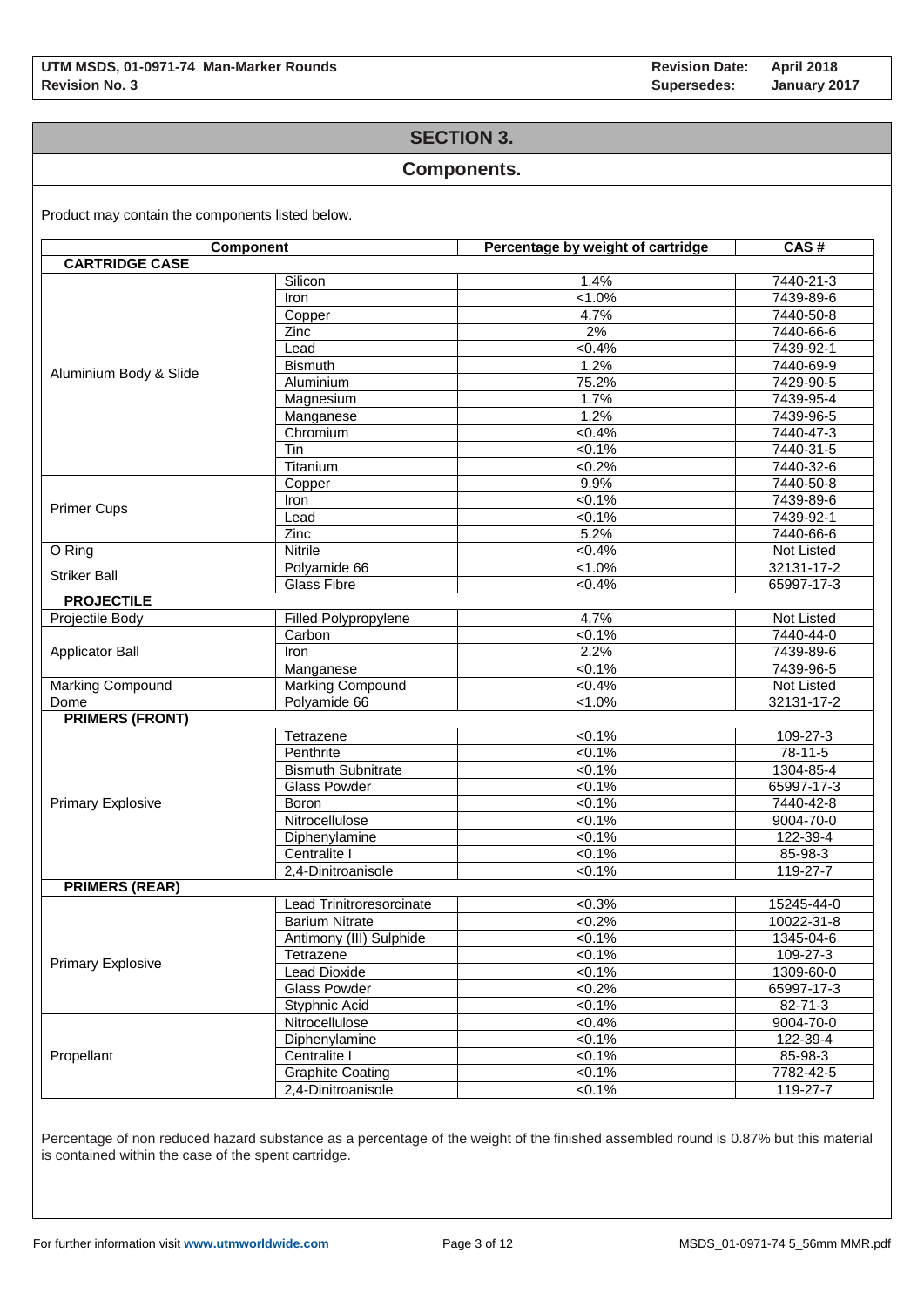**Revision Date: Supersedes: April 2018 January 2017**

# **SECTION 4.**

### **First Aid Measures**

#### **\* Eye Contact:**

Immediately flush out fume or particles with large amounts of water for at least 15 minutes, occasionally lifting the upper and lower eyelids. If eye irritation develops, call a physician Immediately.

#### **\*Skin Contact:**

Wash skin with plenty of soap and water.

#### **\*Inhalation:**

If symptoms of lung irritation occur (coughing, wheezing or breathing difficulty), remove from exposure area to fresh air immediately. If breathing has stopped, perform artificial respiration. Keep affected person warm and at rest. Get medical attention immediately.

**Ingestion:**

If ingested, immediately call a physician.

Items marked with an asterisk (\*) are conditions associated with the firing or discharge of the product and under normal conditions of transportation and handling of the product would not be a risk.

# **SECTION 5.**

# **Fire Fighting Measures**

#### **Flammable Properties:**

May detonate if heated to 135˚C (275˚F).

#### **Suitable Extinguishing Media:**

Flood area with water. If no water is available, carbon dioxide, dry chemical or earth may be used.

Cool the containing vessel with a water jet in order to prevent the ammunition from functioning (cook-off).

Use water to cool ordinary surrounding combustibles.

Use flooding quantities of water.

Use wide fog pattern nozzle to stop any low velocity fragments.

#### **Specific Hazards Arising From Product:**

Packaged and Loose cartridges could function (cook-off) due to direct exposure to an external heat source and could produce low velocity metallic fragments which could cause eye injury or superficial skin wounds.

#### **Protective Equipment & Precautions for Fire-fighters:**

Wear full fire-fighter protective equipment including face shield or SCBA.

Minimum recommended distance for rescue personnel 10 meters (11 yards).

Evacuate the area to a radius of 100 meters (110 yards).

# **SECTION 6.**

# **Accidental Release Measures**

#### **Methods for Containment:**

Spills of this material should be handled carefully. Do not subject materials to mechanical shock. A spill of this material will normally not require emergency response team capabilities.

#### **Methods for Clean-up:**

If ammunition packing case should rupture, any loose cartridges should be placed into UTM classified packaging and the lid carefully secured.

Damaged/ Defective Ammunition should be quarantined into UTM classified packaging and disposed of in accordance with local instructions for defective ammunition, such as burnt in a standard ammunition incinerator.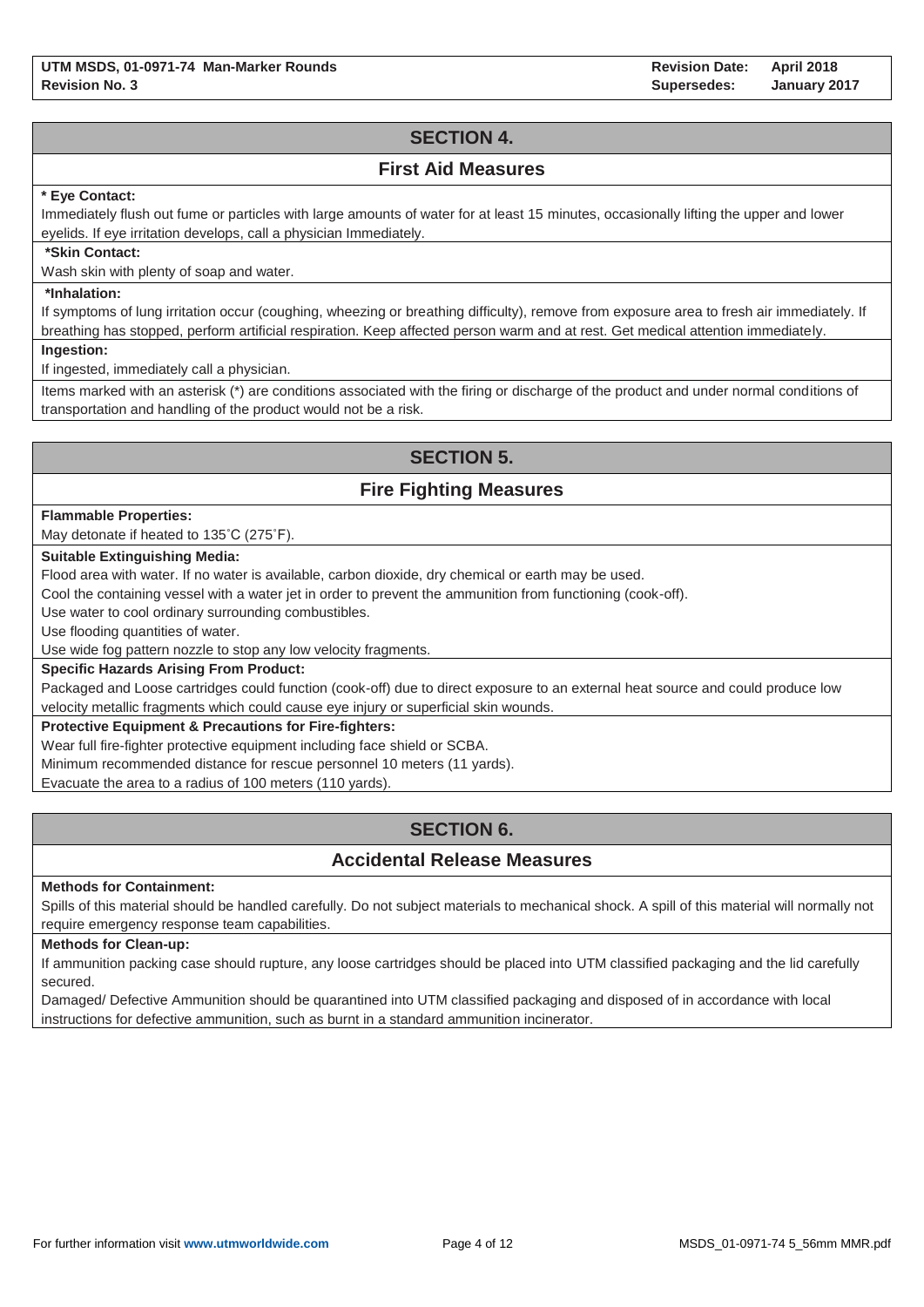# **SECTION 7. Handling & Storage** Keep out of reach of any unauthorized personnel. Keep out of reach of children.

Wash hands thoroughly with soap and warm water after handling and before eating or smoking.

Ergonomic lifting techniques to be applied when lifting ammunition cartons.

#### **Storage, including any incompatibilities:**

Keep out of reach of any unauthorized personnel.

Keep out of reach of children.

**Handling:**

Packaged ammunition should be stored in a cool dry environment in a common ammunition lockup (magazine).

Avoid striking the primer of an unchambered cartridge.

Ammunition should be disposed of as defective ammunition if any of the following conditions occur:

- Storage temperatures exceed 90°C (195°F).
- Evidence of corrosion.
- Physical damage.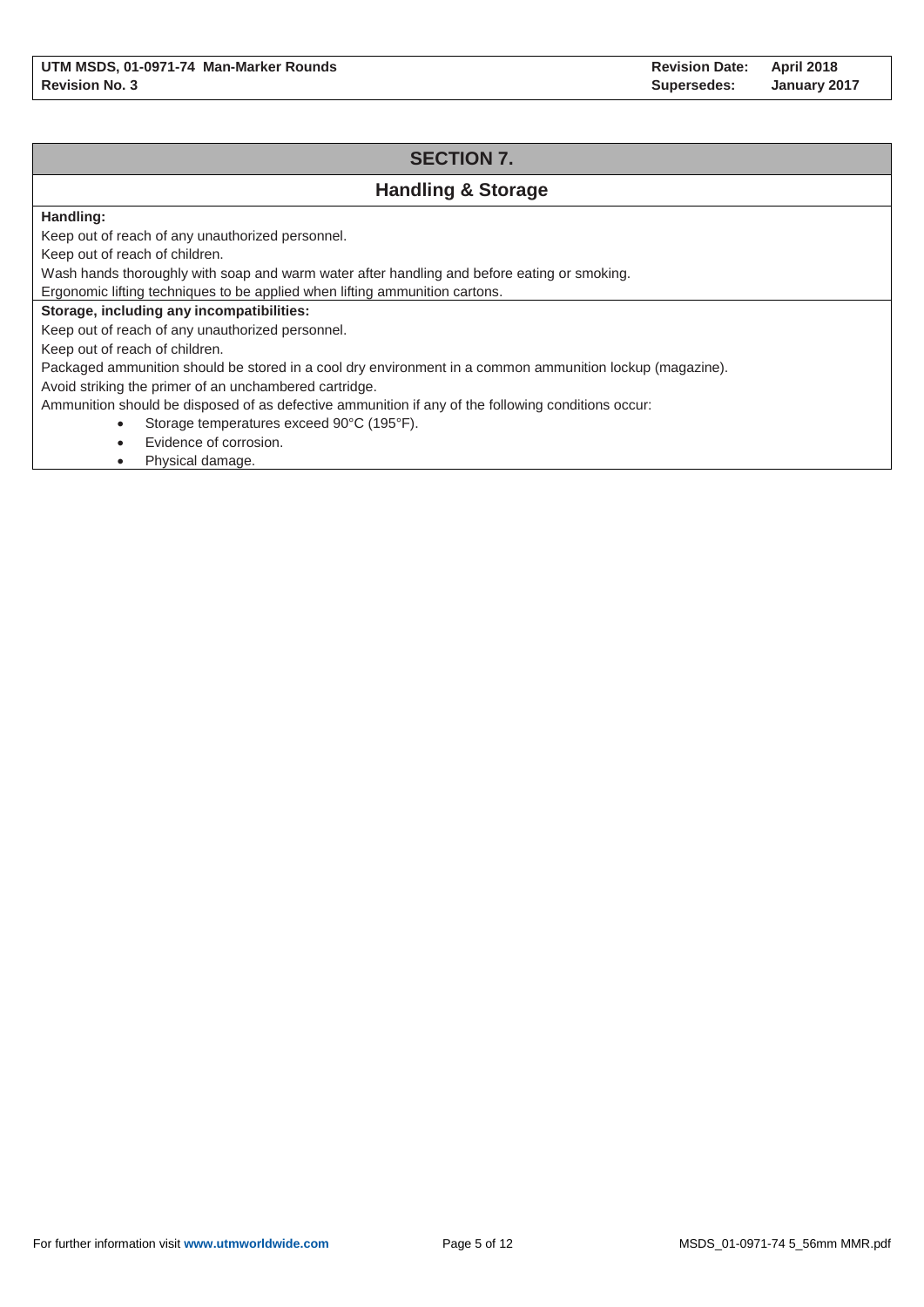# **SECTION 8.**

# **Exposure Controls / Personal Protection (PPE)**

|                          | Component                 | CAS#       | <b>OSHA PEL-TWA</b>      | <b>ACGIH TLV-TWA</b> |
|--------------------------|---------------------------|------------|--------------------------|----------------------|
| <b>CARTRIDGE CASE</b>    |                           |            |                          |                      |
|                          | Silicon                   | 7440-21-3  | 15mg/m <sup>3</sup>      | $10$ mg/m $3$        |
|                          | Iron                      | 7439-89-6  | None Listed              | No Limit Established |
|                          | Copper                    | 7440-50-8  | $0.1$ mg/m $3$           | $0.2$ mg/m $3$       |
|                          | Zinc                      | 7440-66-6  | None Listed              | No Limit Established |
|                          | Lead                      | 7439-92-1  | $0.05$ mg/m $3$          | $0.15$ mg/m $3$      |
|                          | <b>Bismuth</b>            | 7440-69-9  | None Listed              | No Limit Established |
| Aluminium Body & Slide   | Aluminium                 | 7429-90-5  | 15mg/m <sup>3</sup>      | $10$ mg/m $3$        |
|                          | Magnesium                 | 7439-95-4  | None Listed              | No Limit Established |
|                          | Manganese                 | 7439-96-5  | 5mg/m <sup>3</sup>       | 0.2mg/m <sup>3</sup> |
|                          | Chromium                  | 7440-47-3  | $1 \,\mathrm{mg/m^3}$    | $0.5$ mg/m $3$       |
|                          | Tin                       | 7440-31-5  | 2mg/m <sup>3</sup>       | No Limit Established |
|                          | Titanium                  | 7440-32-6  | None Listed              | No Limit Established |
|                          | Copper                    | 7440-50-8  | $0.1$ mg/m $3$           | $0.2$ mg/m $3$       |
|                          | Iron                      | 7439-89-6  | None Listed              | No Limit Established |
| <b>Primer Cups</b>       | Lead                      | 7439-92-1  | $0.05$ mg/m $3$          | $0.15$ mg/m $3$      |
|                          | $\overline{Z}$ inc        | 7440-66-6  | None Listed              | No Limit Established |
| O Ring                   | Nitrile                   | Not Listed | None Listed              | No Limit Established |
|                          | Polyamide 66              | 32131-17-2 | None Listed              | No Limit Established |
| <b>Striker Ball</b>      | <b>Glass Fibre</b>        | 65997-17-3 | 0                        | 0                    |
| <b>PROJECTILE</b>        |                           |            |                          |                      |
| Projectile Body          | Filled Polypropylene      | Not Listed | None Listed              | Not Listed           |
|                          | Carbon                    | 7440-44-0  | $15$ mg/m $3$            | 2mg/m <sup>3</sup>   |
| <b>Applicator Ball</b>   | <b>Iron</b>               | 7439-89-6  | None Listed              | No Limit Established |
|                          | Manganese                 | 7439-96-5  | 5mg/m <sup>3</sup>       | 5mg/m <sup>3</sup>   |
| <b>Marking Compound</b>  | Marking Compound          | Not Listed | None Listed              | Not Listed           |
| Dome                     | Polyamide 66              | 32131-17-2 | None Listed              | No Limit Established |
| <b>PRIMERS (FRONT)</b>   |                           |            |                          |                      |
|                          | Tetrazene                 | 109-27-3   | None Listed              | No Limit Established |
|                          | Penthrite                 | 78-11-5    | None Listed              | No Limit Established |
|                          | <b>Bismuth Subnitrate</b> | 1304-85-4  | None Listed              | No Limit Established |
|                          | <b>Glass Powder</b>       | 65997-17-3 | $15$ mg/m $3$            | 15mg/m <sup>3</sup>  |
| <b>Primary Explosive</b> | <b>Boron</b>              | 7440-42-8  | 10mg/m <sup>3</sup>      | 10mg/m <sup>3</sup>  |
|                          | Nitrocellulose            | 9004-70-0  | None Listed              | No Limit Established |
|                          | Diphenylamine             | 122-39-4   | None Listed              | No Limit Established |
|                          | Centralite I              | 85-98-3    | None Listed              | No Limit Established |
|                          | 2,4-Dinitroanisole        | 119-27-7   | None Listed              | No Limit Established |
| <b>PRIMERS (REAR)</b>    |                           |            |                          |                      |
|                          | Lead Trinitroresorcinate  | 15245-44-0 | $0.05$ mg/m <sup>3</sup> | $0.15$ mg/m $3$      |
|                          | <b>Barium Nitrate</b>     | 10022-31-8 | $0.5$ mg/m $3$           | No Limit Established |
|                          | Antimony (III) Sulphide   | 1345-04-6  | $0.5$ mg/m $3$           | $0.5$ mg/m $3$       |
| <b>Primary Explosive</b> | Tetrazene                 | 109-27-3   | None Listed              | No Limit Established |
|                          | <b>Lead Dioxide</b>       | 1309-60-0  | $0.05$ mg/m $3$          | $0.05$ mg/m $3$      |
|                          | <b>Glass Powder</b>       | 65997-17-3 | 15mg/m <sup>3</sup>      | 15mg/m <sup>3</sup>  |
|                          | Styphnic Acid             | 82-71-3    | None Listed              | No Limit Established |
|                          | Nitrocellulose            | 9004-70-0  | None Listed              | No Limit Established |
|                          | Diphenylamine             | 122-39-4   | None Listed              | No Limit Established |
| Propellant               | Centralite I              | 85-98-3    | None Listed              | No Limit Established |
|                          | <b>Graphite Coating</b>   | 7782-42-5  | $10$ mg/m $3$            | $10$ mg/m $3$        |
|                          | 2,4-Dinitroanisole        | 119-27-7   | None Listed              | No Limit Established |

#### **Continued on page 7**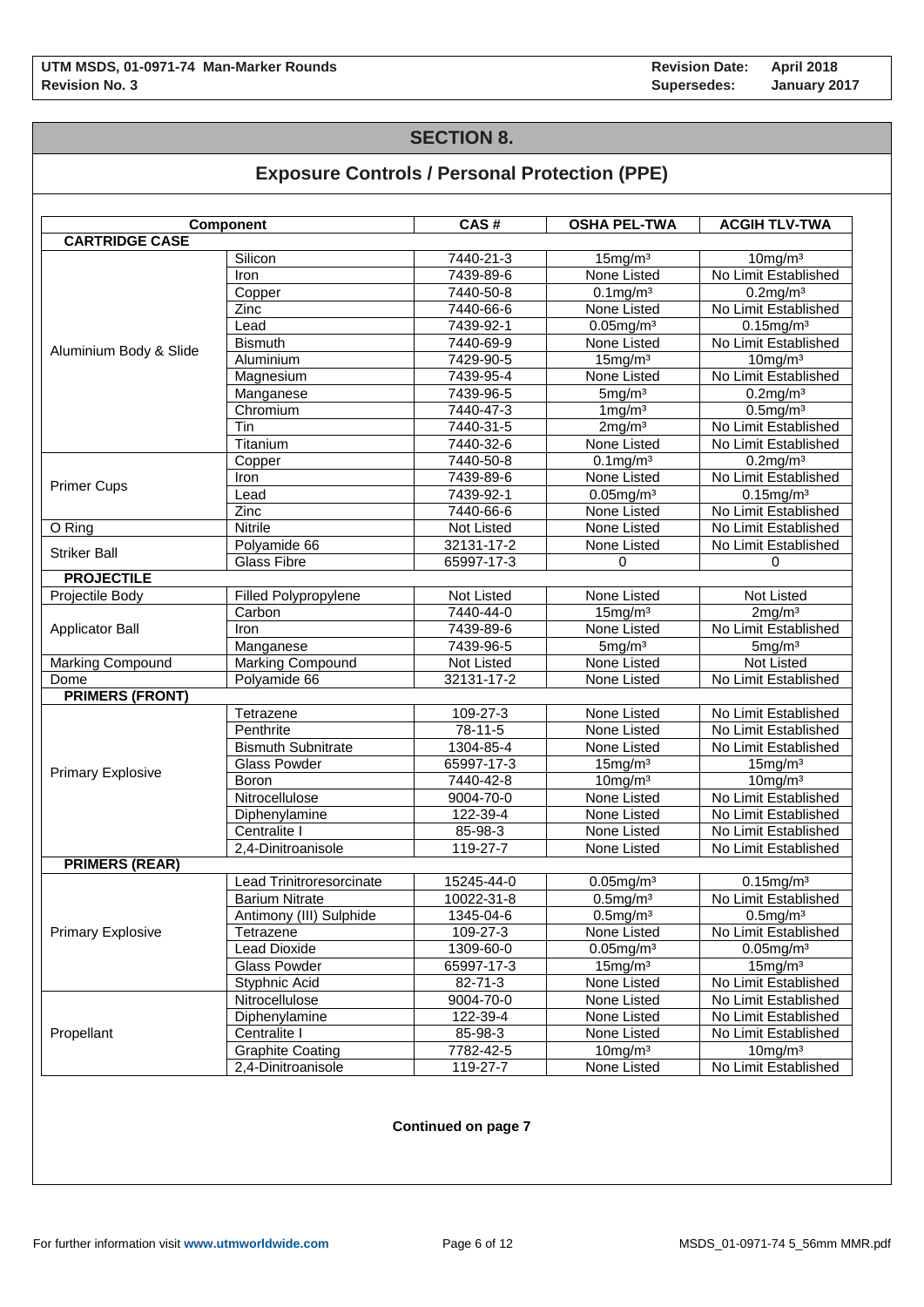| UTM MSDS, 01-0971-74 Man-Marker Rounds<br><b>Revision Date:</b><br><b>April 2018</b>                                                    |  |
|-----------------------------------------------------------------------------------------------------------------------------------------|--|
| <b>Revision No. 3</b><br>Supersedes:<br>January 2017                                                                                    |  |
| <b>Engineering Controls:</b>                                                                                                            |  |
| Normal handling of this product requires no special controls.                                                                           |  |
| When Firing product local exhaust ventilation is recommended if significant dusting occurs or fumes are generated. Otherwise, use       |  |
| exhaust ventilation with explosion-proof ventilation.                                                                                   |  |
| <b>Eye / Face Protection:</b>                                                                                                           |  |
| Normal handling of this product requires the use safety glasses.                                                                        |  |
| When training with product always wear the appropriate PPE based on the type of training.                                               |  |
| Always wear UTM Face Mask and UTM approved Goggles when engaging in Force-on-Force training.                                            |  |
| <b>Hand Protection:</b>                                                                                                                 |  |
| Not normally needed for handling this product.                                                                                          |  |
| When training with the UTM product always wear the appropriate PPE base on the type of training.                                        |  |
| Always wear UTM Protective Gloves when engaging in Force-on-Force training.                                                             |  |
| <b>Skin Protection:</b>                                                                                                                 |  |
| Not normally needed for handling this product.                                                                                          |  |
| When training with product always wear the appropriate PPE base on the type of training.                                                |  |
| Always wear a minimum of two layers of loose fitting clothing with no exposed skin when engaging in Force-on-Force training.            |  |
| <b>Respiratory Protection:</b>                                                                                                          |  |
| Not normally needed when handling this product.                                                                                         |  |
| If when firing the airborne concentrations exceed the above listed exposure limits wear respiratory protection in accordance with local |  |
| regulations.                                                                                                                            |  |
| <b>Hearing Protection:</b>                                                                                                              |  |
| When firing cartridges if noise levels exceed maximum regulatory levels it is advised that hearing protection is worn.                  |  |
| <b>General Hygiene:</b>                                                                                                                 |  |
| Do not eat, drink, or smoke while using this product.                                                                                   |  |
| When firing, avoid breathing fumes and smoke.                                                                                           |  |
| Wash hands thoroughly after use.                                                                                                        |  |
| <b>Safety Phrases:</b>                                                                                                                  |  |
| For Hazardous Composition substances: S16, S22, S23, S29, S33, S35, S37, S39.                                                           |  |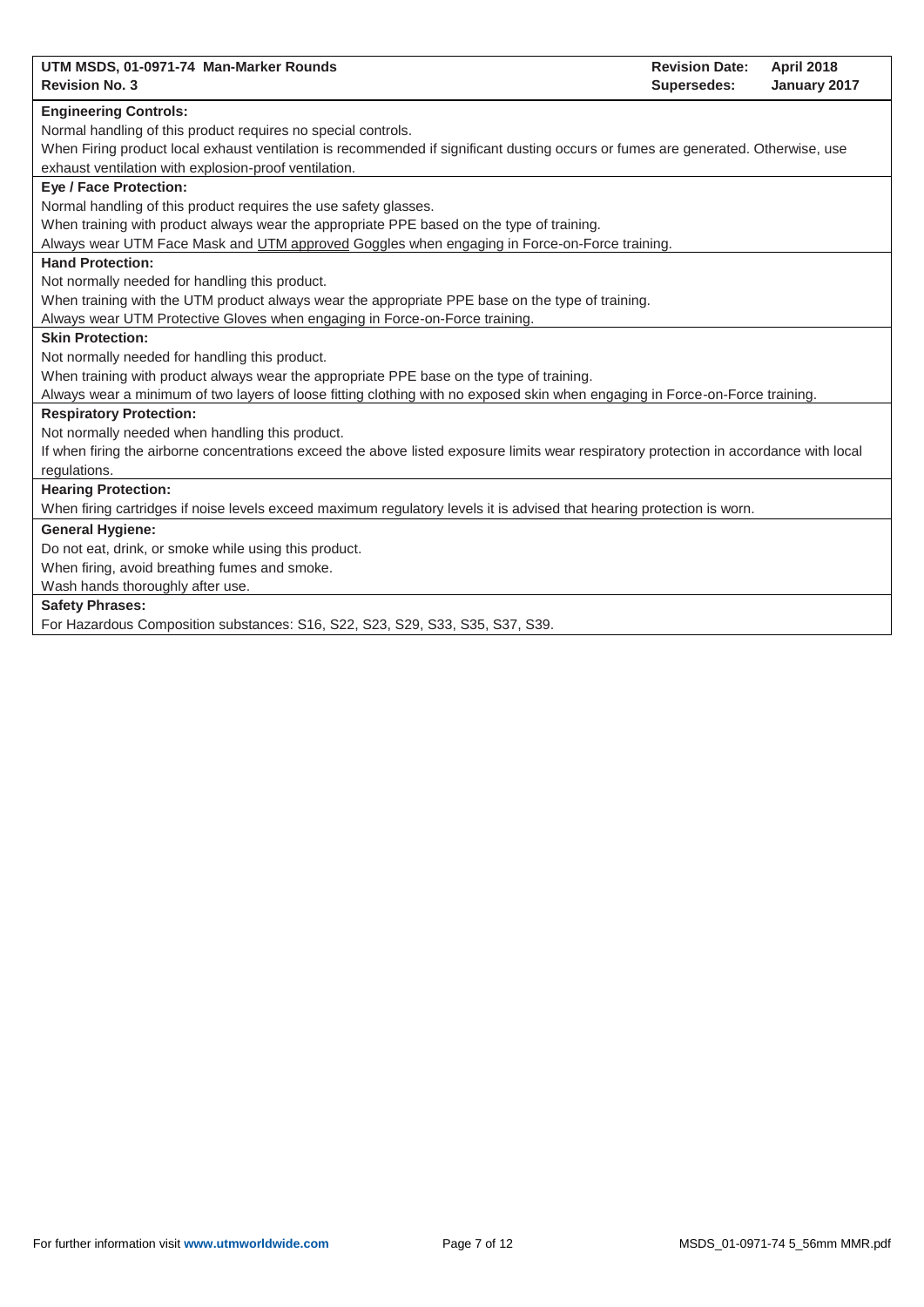# **SECTION 9.**

# **Physical & Chemical Properties**

**Appearance (colour, physical form, shape):**

Cylindrical Cartridge - Aluminium (turned). Having a plastic projectile. The projectile has a black plastic nose encasing a coloured marking compound and two independent energetic compounds.

| <b>Property</b>                                                          | <b>Value</b>                                                                  | <b>Property</b>                                                      | <b>Value</b>                                                                  |
|--------------------------------------------------------------------------|-------------------------------------------------------------------------------|----------------------------------------------------------------------|-------------------------------------------------------------------------------|
| Odour:                                                                   | None                                                                          | <b>Partition Coefficient:</b><br>N-Octanol/water:                    | Not applicable                                                                |
| <b>Odour Threshold:</b>                                                  | Not applicable                                                                | <b>Auto-Ignition</b><br>Temperature:                                 | Cartridges could<br>spontaneously function (cook<br>off) at 135 ° C (275 ° F) |
| <b>Physical State:</b>                                                   | Multi component assembly<br>with water soluble marking<br>paste               | <b>Decomposition</b><br>Temperature:                                 | Not Applicable                                                                |
| PH:                                                                      | Not applicable                                                                | <b>Heat Value:</b>                                                   | Not applicable                                                                |
| <b>Melting/Freezing</b><br>Point:                                        | Not applicable                                                                | <b>Particle Size:</b>                                                | Not applicable                                                                |
| <b>Initial Boiling Point &amp;</b><br><b>Boiling Range:</b>              | Not applicable                                                                | <b>Volatile Organic</b><br><b>Compounds (VOC)</b><br><b>Content:</b> | Not applicable                                                                |
| <b>Flash Point:</b>                                                      | Cartridges could<br>spontaneously function (cook<br>off) at 135 ° C (275 ° F) | <b>Softening Point:</b>                                              | Not applicable                                                                |
| <b>Evaporation Rate:</b>                                                 | Not applicable                                                                | <b>Pour Point:</b>                                                   | Not applicable                                                                |
| <b>Flammability (solid,</b><br>gas):                                     | Not applicable                                                                | <b>Viscosity:</b>                                                    | Not applicable                                                                |
| <b>Upper/Lower</b><br><b>Flammability or</b><br><b>Explosive Limits:</b> | Not applicable                                                                | <b>Bulk Density:</b>                                                 | Not applicable                                                                |
| <b>Vapour Density:</b>                                                   | Not applicable                                                                | <b>Percent Volatile:</b>                                             | Not applicable                                                                |
| <b>Vapour Pressure:</b>                                                  |                                                                               | <b>Saturated Vapour</b><br><b>Concentration:</b>                     | Not applicable                                                                |
| <b>Specific Gravity or</b><br>relative Density:                          | Not applicable                                                                | <b>Molecular Weight:</b>                                             | Not applicable                                                                |
| Solubility:                                                              | Insoluble                                                                     | <b>Molecular Formula:</b>                                            | Not applicable                                                                |
|                                                                          |                                                                               |                                                                      |                                                                               |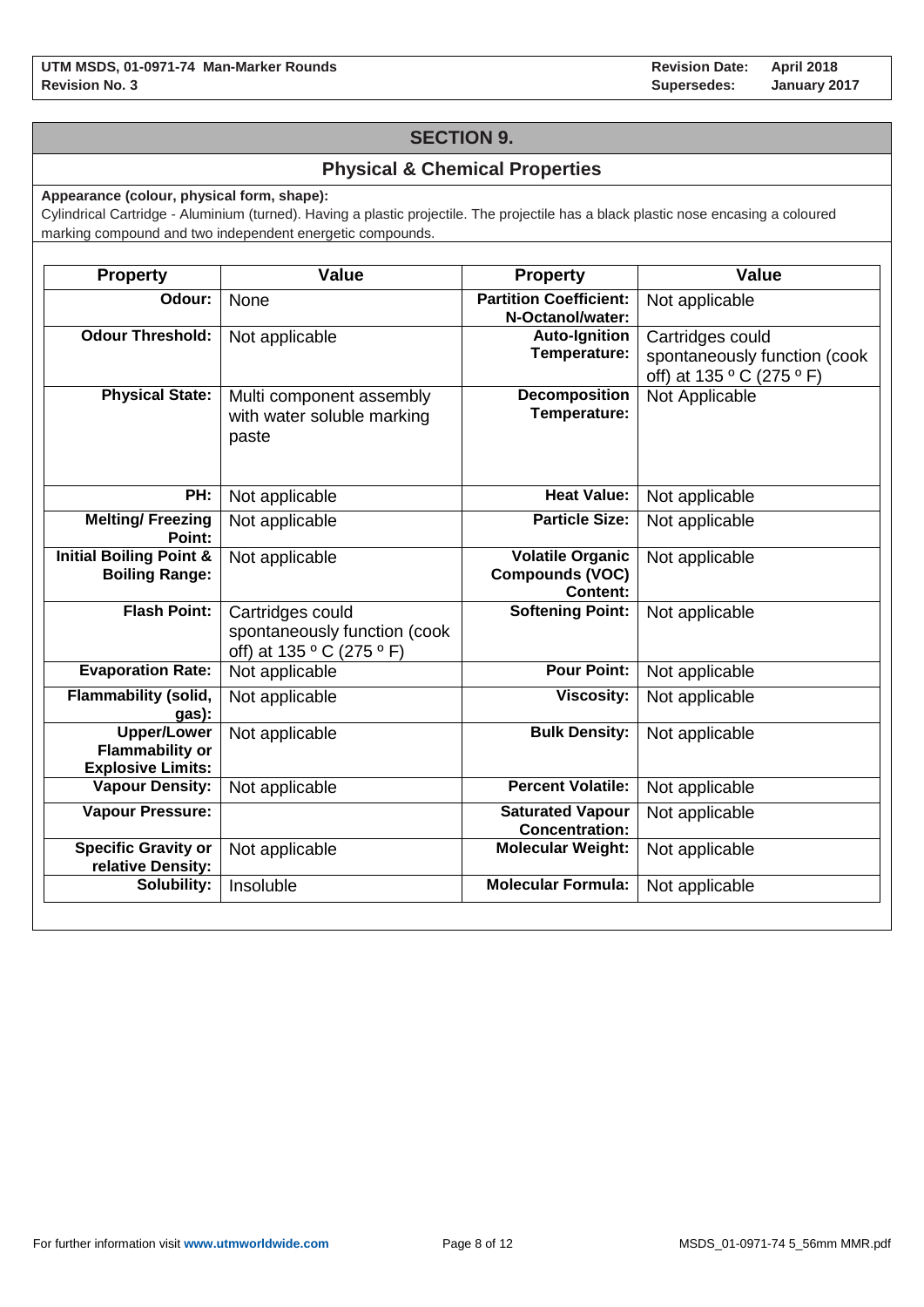**Revision Date: Supersedes: April 2018 January 2017**

# **SECTION 10.**

# **Stability & Reactivity**

### **Stability:**

Product stable under normal use.

Normal operating temperature conditions between -5˚C (40˚F) and 40˚C (104˚F).

#### **Conditions to Avoid:**

Cartridge may function if the primer is inadvertently struck. Avoid subjecting to mechanical shock.

Product could spontaneously function if heated to 135°C (275°F).

#### **Incompatible Materials:**

Acids, Alkalis, Ammonia, Acetylene, Caustics Chlorine, Halogenated Hydrocarbons, corrosive or strong oxidizing substances.

#### **Hazardous Decomposition Products:**

Nitrogen Oxides, Carbon and Carbon Oxides.

Other dust and fumes may also be produced.

#### **Possibility of Hazardous reactions:**

No reported reactions.

# **SECTION 11.**

### **Toxicological Information**

| Oral LD 50:                                                                           |
|---------------------------------------------------------------------------------------|
| No Data.                                                                              |
| Dermal LD 50:                                                                         |
| No Data.                                                                              |
| <b>Inhalation LC 50:</b>                                                              |
| No Data.                                                                              |
| <b>Risk Phrases:</b>                                                                  |
| For hazardous composition substances: R1, R3, R5, R6, R19, R21, R22, R36, R50, R67.   |
| <b>Sub Chronic/ Chronic Toxicity:</b>                                                 |
| No Data                                                                               |
| <b>Carcinogenicity:</b>                                                               |
| No Data                                                                               |
| <b>Mutagenicity:</b>                                                                  |
| This product is not known or reported to be mutagenic.                                |
| <b>Reproductive, Teratogenicity, Or Developmental Effects:</b>                        |
| This product is not known or reported to cause reproductive or developmental effects. |
| <b>Neurological Effects:</b>                                                          |
| This product is not known or reported to cause neurological effects.                  |
|                                                                                       |
| <b>Interactions With Other Chemicals Which Enhance Toxicity:</b>                      |
| $\blacksquare$                                                                        |

None known or reported.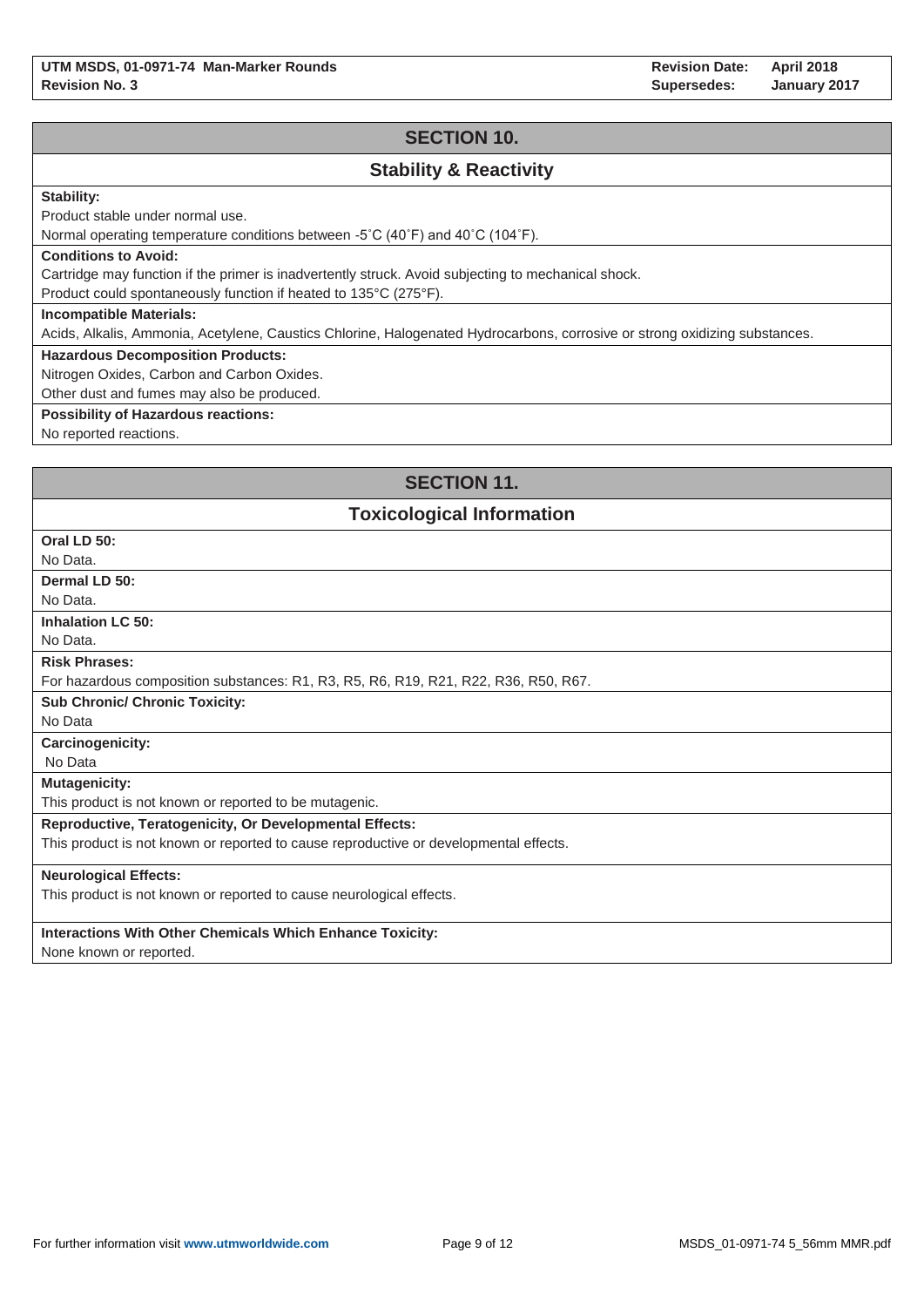# **SECTION 12.**

# **Ecological Information**

**Eco-toxicity/ Persistence/ Degradability/ Mobility:** 

Data Known:

Nitrocellulose: LC50 > 1000 mg/l (fish, invertebrates, algae).

#### **Bioaccumulation / Accumulation:**

None known or reported.

**Other Adverse Effects:**

None known or reported.

# **SECTION 13.**

# **Disposal Information**

**Disposal :**

Disposal should be in accordance with applicable regional, national and local laws and regulations. Local regulations may be more stringent than regional or national requirements. This information presented below only applies to the material as supplied after firing. The identification based on characteristic (s) or listing may not apply if the material has not been fired or has been otherwise contaminated.

Damaged (Non-functioned) rounds:

Quarantined in classified packaging and disposed in accordance with local instructions for defective small arms ammunition.

Faulty (Non-functioned) ammunition:

Quarantined in classified packaging and disposed in accordance with local instructions for defective small arms ammunition.

Special precautions for landfill or incineration:

Damaged or defective ammunition may contain live explosive compound within the 'primers'.

Care should be taken when feeding the damaged or defective ammunition into an incinerator.

Personal Protective Equipment suitable to the burning work must be worn at all times.

(Note: Toxicity reports into spent cartridges have been carried out and may, subject to local regulations, be suitable for landfill disposal. Copies of the reports are available on request.)

# **SECTION 14.**

### **Transportation Information**

**Basic Shipping Information:**

| Proper Shipping Name:    | Cartridges, Small Arms                                   |
|--------------------------|----------------------------------------------------------|
| Hazard Class:            | 1.4S                                                     |
| Subsidiary Hazard Class: | Not Applicable                                           |
| Identification Number:   | UN0012                                                   |
| Packing Group:           | Packaging Group II, Substances presenting medium danger. |
|                          | Packaging Group III, Substances presenting low danger.   |

#### **Special Comments:**

UTM Training ammunition is to be afforded the same handling and usage restriction as applied to common live ammunition. Ammunition shipped domestically in the US can be reclassified as ORM-D or ORM-D Air (within guidelines). See 49 CFR 173.63 for ORM-D reclassification.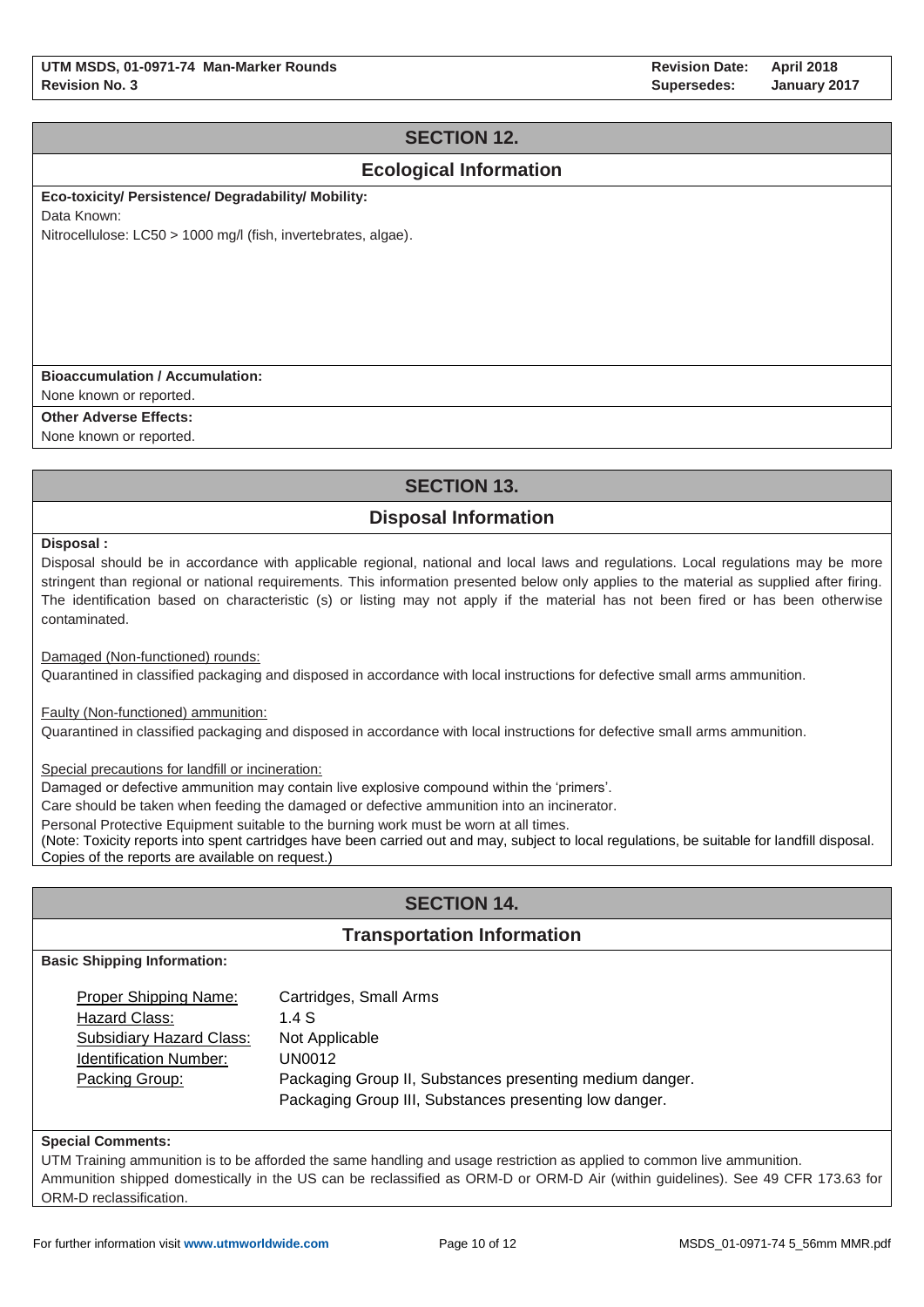**Revision Date: Supersedes: April 2018 January 2017**

# **SECTION 15.**

# **Regulatory Information**

### **TSCA Inventory Status:**

Components of this product are listed on the Toxic Substance Control Act inventory.

**CERCLA:**

|                          | Component                 | CAS#       | <b>RCRA Waste #</b> | Final RQ Pounds (Kg) |  |
|--------------------------|---------------------------|------------|---------------------|----------------------|--|
| <b>CARTRIDGE CASE</b>    |                           |            |                     |                      |  |
|                          | Silicon                   | 7440-21-3  | Not Listed          | Not Listed           |  |
|                          | Iron                      | 7439-89-6  | Not Listed          | Not Listed           |  |
|                          | Copper                    | 7440-50-8  | Not Listed          | 5000 (2270)          |  |
|                          | Zinc                      | 7440-66-6  | Not Listed          | 1000 (454)           |  |
|                          | Lead                      | 7439-92-1  | Not Listed          | 10(4.54)             |  |
| Aluminium Body & Slide   | <b>Bismuth</b>            | 7440-69-9  | Not Listed          | Not Listed           |  |
|                          | Aluminium                 | 7429-90-5  | Not Listed          | Not Listed           |  |
|                          | Magnesium                 | 7439-95-4  | Not Listed          | Not Listed           |  |
|                          | Manganese                 | 7439-96-5  | Not Listed          | Not Listed           |  |
|                          | Chromium                  | 7440-47-3  | Not Listed          | 5000 (2270)          |  |
|                          | Tin                       | 7440-31-5  | Not Listed          | Not Listed           |  |
|                          | Titanium                  | 7440-32-6  | Not Listed          | Not Listed           |  |
|                          | Copper                    | 7440-50-8  | Not Listed          | 5000 (2270)          |  |
|                          | Iron                      | 7439-89-6  | Not Listed          | Not Listed           |  |
| <b>Primer Cups</b>       | Lead                      | 7439-92-1  | Not Listed          | 10 (4.54)            |  |
|                          | Zinc                      | 7440-66-6  | Not Listed          | 1000 (454)           |  |
| O Ring                   | <b>Nitrile</b>            | Not Listed | Not Listed          | Not Listed           |  |
|                          | Polyamide 66              | 32131-17-2 | Not Listed          | Not Listed           |  |
| <b>Striker Ball</b>      | <b>Glass Fibre</b>        | 65997-17-3 | 0                   | 0                    |  |
| <b>PROJECTILE</b>        |                           |            |                     |                      |  |
| Projectile Body          | Filled Polypropylene      | Not Listed | Not Listed          | Not Listed           |  |
|                          | Carbon                    | 7440-44-0  | <b>Not Listed</b>   | <b>Not Listed</b>    |  |
| <b>Applicator Ball</b>   | Iron                      | 7439-89-6  | Not Listed          | <b>Not Listed</b>    |  |
|                          | Manganese                 | 7439-96-5  | Not Listed          | Not Listed           |  |
| Marking Compound         | Marking Compound          | Not Listed | Not Listed          | Not Listed           |  |
| Dome                     | Polyamide 66              | 32131-17-2 | Not Listed          | Not Listed           |  |
| <b>PRIMERS (FRONT)</b>   |                           |            |                     |                      |  |
|                          | Tetrazene                 | 109-27-3   | Not Listed          | Not Listed           |  |
|                          | Penthrite                 | 78-11-5    | Not Listed          | Not Listed           |  |
|                          | <b>Bismuth Subnitrate</b> | 1304-85-4  | Not Listed          | Not Listed           |  |
|                          | <b>Glass Powder</b>       | 65997-17-3 | Not Listed          | Not Listed           |  |
| <b>Primary Explosive</b> | Boron                     | 7440-42-8  | Not Listed          | Not Listed           |  |
|                          | Nitrocellulose            | 9004-70-0  | Not Listed          | Not Listed           |  |
|                          | Diphenylamine             | 122-39-4   | Not Listed          | Not Listed           |  |
|                          | Centralite I              | 85-98-3    | Not Listed          | Not Listed           |  |
|                          | 2,4-Dinitroanisole        | 119-27-7   | Not Listed          | Not Listed           |  |
| <b>PRIMERS (REAR)</b>    |                           |            |                     |                      |  |
|                          | Lead Trinitroresorcinate  | 15245-44-0 | Not Listed          | Not Listed           |  |
|                          | <b>Barium Nitrate</b>     | 10022-31-8 | Not Listed          | Not Listed           |  |
|                          | Antimony (III) Sulphide   | 1345-04-6  | Not Listed          | 5000 (2270)          |  |
| <b>Primary Explosive</b> | Tetrazene                 | 109-27-3   | Not Listed          | Not Listed           |  |
|                          | Lead Dioxide              | 1309-60-0  | Not Listed          | 10(4.54)             |  |
|                          | <b>Glass Powder</b>       | 65997-17-3 | Not Listed          | Not Listed           |  |
|                          | Styphnic Acid             | 82-71-3    | Not Listed          | Not Listed           |  |
|                          | Nitrocellulose            | 9004-70-0  | Not Listed          | Not Listed           |  |
|                          | Diphenylamine             | 122-39-4   | Not Listed          | Not Listed           |  |
| Propellant               | Centralite I              | 85-98-3    | Not Listed          | Not Listed           |  |
|                          | <b>Graphite Coating</b>   | 7782-42-5  | Not Listed          | Not Listed           |  |
|                          | 2,4-Dinitroanisole        | 119-27-7   | Not Listed          | Not Listed           |  |
|                          |                           |            |                     |                      |  |

#### **SARA 302:**

None of the components in this product are listed.